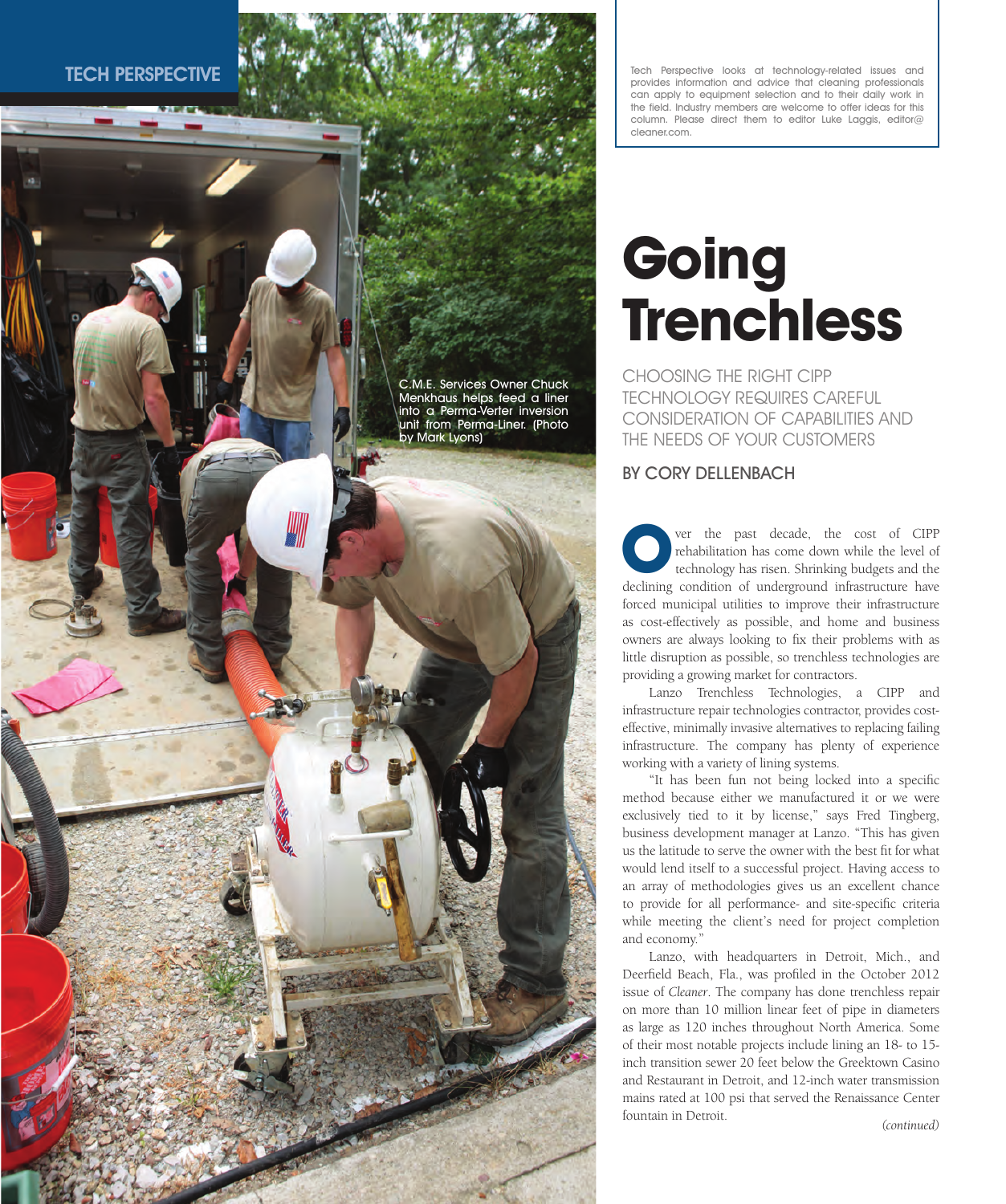

#### **CIPP PREFERRED**

With countless jobs under their belt, Tingberg says the system Lanzo Trenchless Technologies prefers to use is CIPP. "CIPP by far has demonstrated its ability to apply to the broadest range of repairs," he says.

There are several CIPP technologies available, including nonwoven

"Having access to an array of methodologies gives us an excellent chance to provide for all performance- and site-specific criteria while meeting the client's need for project completion and economy." Fred Tingberg

engineered tubes or liners with a wide array of thermosetting resins determined by the pipeline problem and surrounding environment. The technology can span a wide range of pipe diameters; renew pipes with bends, diameter changes or noncircular geometries; and can be used in gravity and pressure applications.

Sectional lining bladders cover smaller lengths for repair work. They're available in different configurations and are resistant and reliable.

One issue with CIPP, however, is that weather has to be taken into consideration, according to Tingberg. "Sun and heat exposure must be totally anticipated with thermosetting solutions offered in any of the CIPP solutions." Cold weather will also affect a contractor's ability to source water needed

in just about any method of pipe lining as well, Tingberg says.

## **MANY METHODS**

Inversion and pull-in-place lining are two installation methods with CIPP. Lining and curing times vary with each method and should be chosen based on the specific jobs.

There are many other installation methods as well. Sliplining methods include jacked pipe, pulled

pipe or segmentally installed methods using fusion weld HDPE, fused PVC, fiberglass, reinforced plastic mortar, vitrified clay or polymer concrete.

"Catastrophic line breaks within our nation's potable water transmission infrastructure as well as the inconvenience associated with open cut replacement of distribution water mains have caused prioritization of NSF 61 certified rehabilitation methods including sequential carbon fiber/epoxy matrix installation, as well as potable water CIPP," Tingberg says.